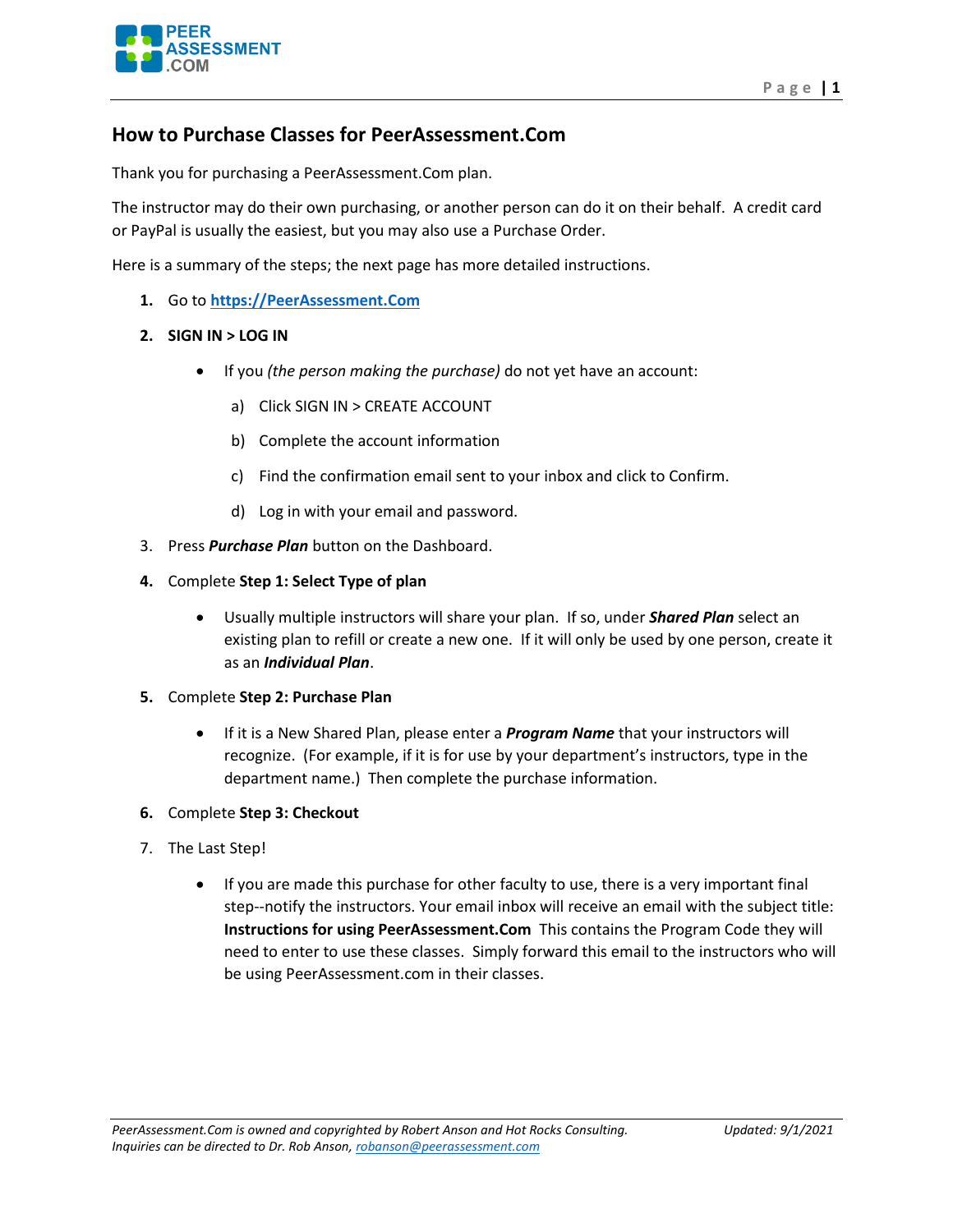

| <b>Steps</b>                                       | <b>Visuals</b>                                                                                                                                                                                                                                                                                                                                               |
|----------------------------------------------------|--------------------------------------------------------------------------------------------------------------------------------------------------------------------------------------------------------------------------------------------------------------------------------------------------------------------------------------------------------------|
| 1. Go to                                           |                                                                                                                                                                                                                                                                                                                                                              |
| https://PeerAssessment.Com                         | <b>ABOUT US</b><br><b>SIGN IN</b>                                                                                                                                                                                                                                                                                                                            |
|                                                    |                                                                                                                                                                                                                                                                                                                                                              |
| 2. SIGN IN > LOG IN                                |                                                                                                                                                                                                                                                                                                                                                              |
|                                                    | LOG INTO YOUR ACCOUNT                                                                                                                                                                                                                                                                                                                                        |
|                                                    | Your account has been confirmed and you can                                                                                                                                                                                                                                                                                                                  |
|                                                    | now login.                                                                                                                                                                                                                                                                                                                                                   |
|                                                    | <b>Email</b>                                                                                                                                                                                                                                                                                                                                                 |
|                                                    | stazz12anson@gmail.com                                                                                                                                                                                                                                                                                                                                       |
|                                                    | Password                                                                                                                                                                                                                                                                                                                                                     |
|                                                    |                                                                                                                                                                                                                                                                                                                                                              |
|                                                    | Login                                                                                                                                                                                                                                                                                                                                                        |
|                                                    | <b>FORGOT PASSWORD?   CREATE NEW ACCOUNT</b>                                                                                                                                                                                                                                                                                                                 |
| If you do not yet have an                          |                                                                                                                                                                                                                                                                                                                                                              |
| account:                                           | CREATE A NEW ACCOUNT TO GET STAR<br>CREATE NEW ACCOUNT<br>USING PEERASSESSMENT.CO<br>First Name<br>Last Name                                                                                                                                                                                                                                                 |
| Click SIGN IN ><br>a)                              | Rob<br>Anson                                                                                                                                                                                                                                                                                                                                                 |
| <b>CREATE ACCOUNT</b>                              | Email Address (Please use your institutional email) @<br>stazz10anson@gmail.com                                                                                                                                                                                                                                                                              |
| Complete the<br>b)                                 | Re-enter Password<br><b>Password GI</b>                                                                                                                                                                                                                                                                                                                      |
| account information                                | <br>********<br>RECEIVE A FREE TRIAL CLASS FOR C<br>Your Institution O                                                                                                                                                                                                                                                                                       |
| Find the confirmation<br>C)                        | NEW ACCOUNT.<br>Test University<br>ALSO, GET 20% OFF, IF YOU UPGRAD<br>ly institution is not in the list                                                                                                                                                                                                                                                     |
| email sent to you,                                 | mnot a robot                                                                                                                                                                                                                                                                                                                                                 |
| and click to Confirm.                              | <b>ACAPTER</b>                                                                                                                                                                                                                                                                                                                                               |
| Log in with your<br>d)                             | Create Account<br>Cancel<br>ALREADY HAVE AN ACCOUNT? LOGIN                                                                                                                                                                                                                                                                                                   |
| email and password.                                | es or questions regarding your account, please contact me at RobAnson@PeenAssess                                                                                                                                                                                                                                                                             |
| <b>Press Purchase Plan</b><br>8.                   | <b>DASHBOARD</b>                                                                                                                                                                                                                                                                                                                                             |
| button                                             | <b>O</b> DASHBOARD This is a birds eye view of your classes. Links w                                                                                                                                                                                                                                                                                         |
|                                                    |                                                                                                                                                                                                                                                                                                                                                              |
|                                                    | <b>Create New Class</b><br><b>Purchase Plan</b>                                                                                                                                                                                                                                                                                                              |
| 9.<br>Complete Step 1: Select                      |                                                                                                                                                                                                                                                                                                                                                              |
| Type of plan                                       | <b>1. SELECT TYPE OF PLAN</b>                                                                                                                                                                                                                                                                                                                                |
| (a) If this will only be used by                   | Purchasing a Plan will supply a quantity of class units to deploy as needed in PeerAssessment.Com--the classes will not expire. A Plan can be Individual or Shared--for use by<br>one or many instructors. Also, if you only have small classes-18 or fewer students-the "Seminar Size" Plan is available for 30% off the Regular Plan.                      |
| one person, create it as an<br>Individual Plan.    | Shared plans are accessed as a "Program", and are refilled as needed. Each Program has a name and a code. The name describes the academic or organizational affiliation of<br>the instructors for whom it is intended. To share use of the program's class units, simply pass the 6 digit code to an instructor for them to enter when creating a new class. |
| (b) Usually multiple instructors                   | Purchasing shared plans is recommended. Buying a larger quantity of classes will take advantage of the lower per class prices.                                                                                                                                                                                                                               |
| will create classes with this                      | lack Individual Plan: Purchase classes for only one instructor to use.<br>l a                                                                                                                                                                                                                                                                                |
| plan. If so, create a Shared                       | Rob Anson (stazz12anson@gma ▼<br><sup>®</sup> Shared Plan: Purchase classes for instructors to share.                                                                                                                                                                                                                                                        |
| Plan. Select "Refill" if you                       | 'D<br>Refill: Add this plan's classes to refill an existing progra <mark>m</mark> .                                                                                                                                                                                                                                                                          |
| already have an existing                           | -Select Existing Program<br>▼                                                                                                                                                                                                                                                                                                                                |
| program plan in use--then                          | <sup>®</sup> New: Create a new program name for this plan's classe                                                                                                                                                                                                                                                                                           |
| instructors can simply<br>continue using it as is. | Cancel<br>Proceed to Step 2: Purchase Plan                                                                                                                                                                                                                                                                                                                   |
| Select "New" if it is a brand                      |                                                                                                                                                                                                                                                                                                                                                              |
| new program plan, with a                           |                                                                                                                                                                                                                                                                                                                                                              |
| new program name and                               |                                                                                                                                                                                                                                                                                                                                                              |
| code.                                              |                                                                                                                                                                                                                                                                                                                                                              |

*PeerAssessment.Com is owned and copyrighted by Robert Anson and Hot Rocks Consulting. Updated: 9/1/2021 Inquiries can be directed to Dr. Rob Anson[, robanson@peerassessment.com](mailto:robanson@peerassessment.com)*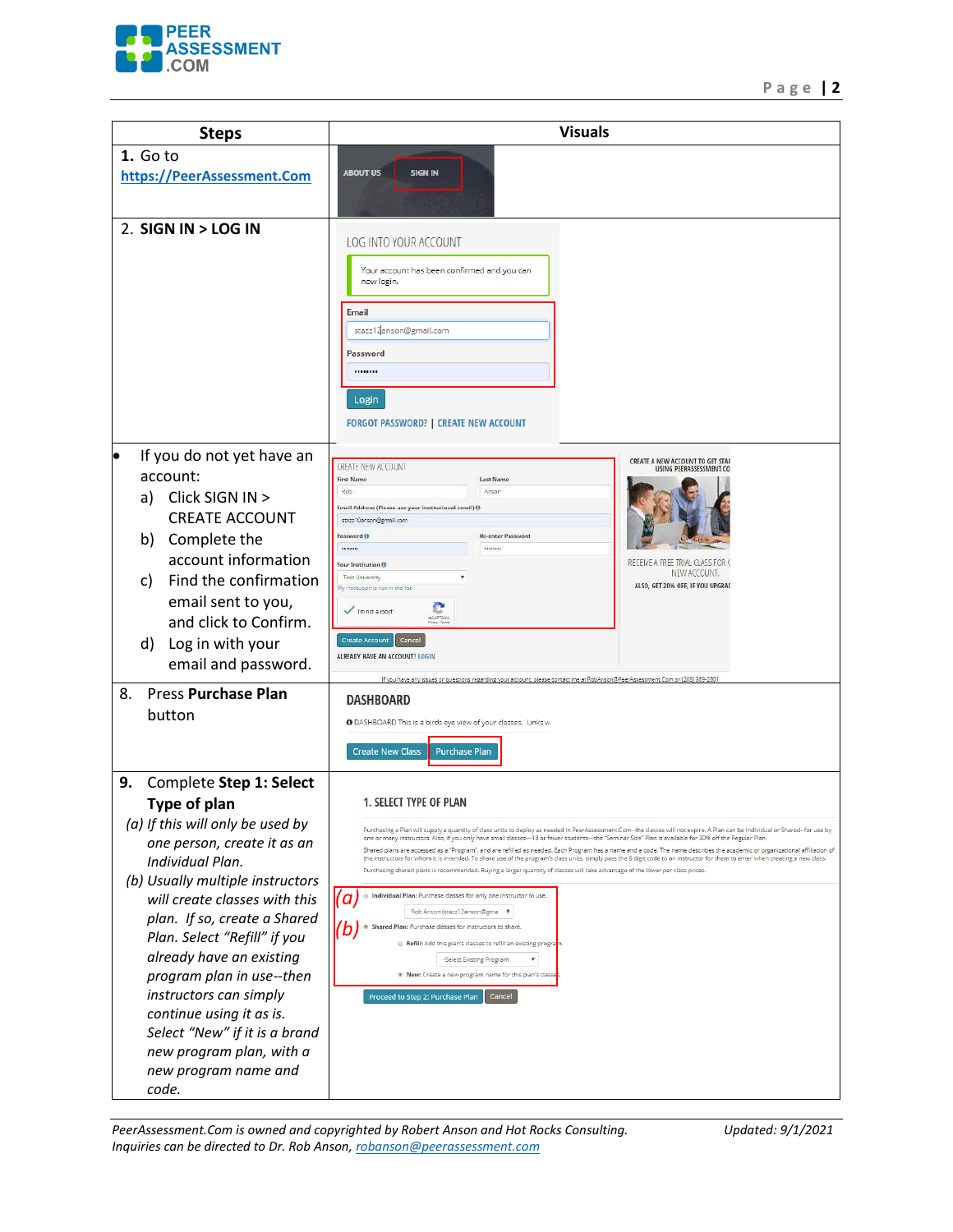